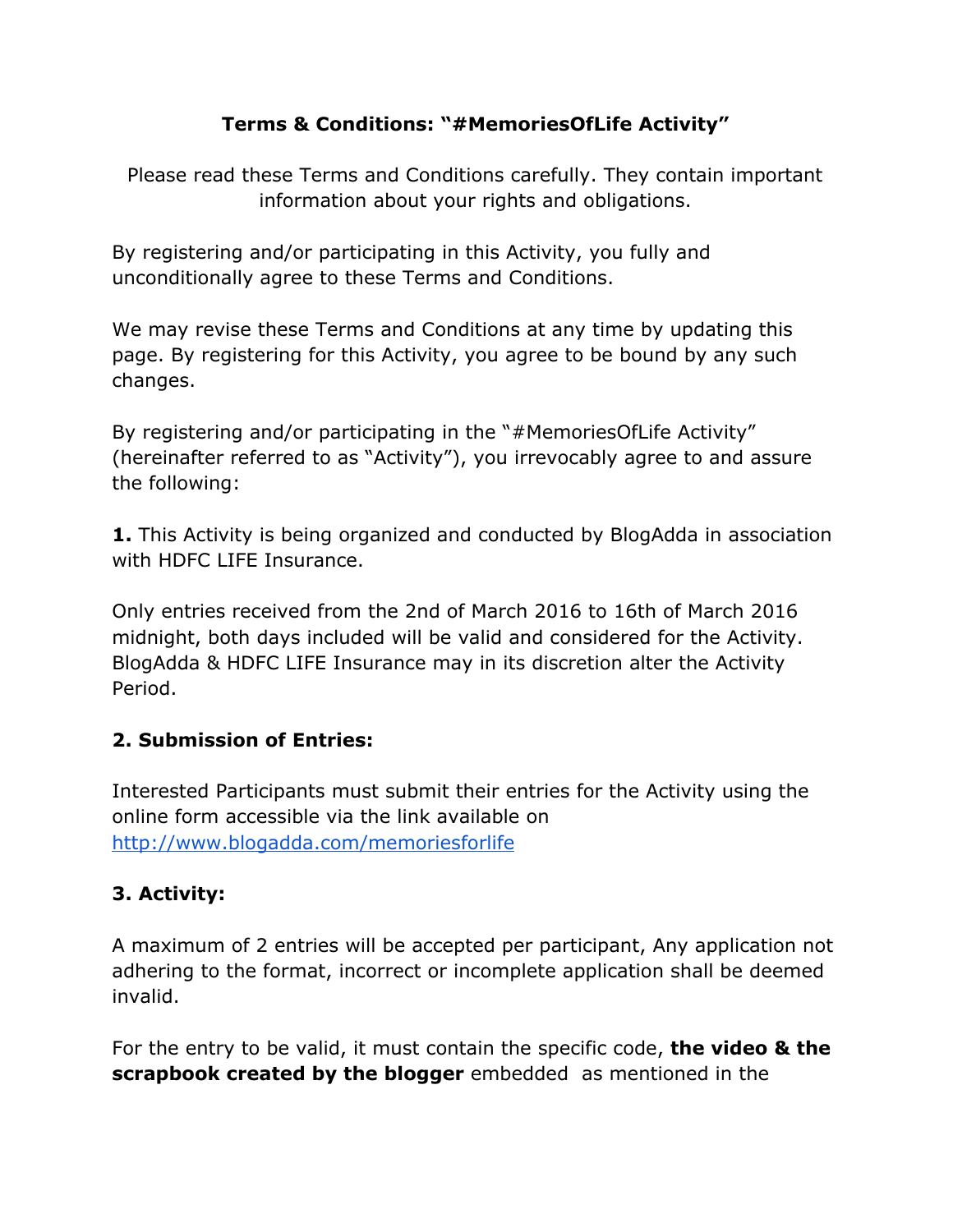blogpost and must be written in relevance to the theme of the Activity.

- a. Blog about the theme given in the blog post.
- b. Add the code to your blog. "Share your **#MemoriesForLife**like I've done at [BlogAdda](http://www.blogadda.com/) for **[HDFC](https://memories.hdfclife.com/) [Life](https://memories.hdfclife.com/)**."
- c. Embed the Video or Scrapbook
- d. Submit the blog post links in the form at <http://www.blogadda.com/memoriesforlife>

More information regarding the Activity is available here (http://blog.blogadda.com/2016/03/01/memoriesforlife-hdfc-live-blogging-a ctivity-indian-bloggers)

#### **Mandates:**

For the Activity

a. You have to blog about the theme given in the blog post.

b. The blog post should be a minimum of 400 words.

c. The blog post should contain the mandatory code given below:

"Share your **#MemoriesForLife**like I've done at [BlogAdda](http://www.blogadda.com/) for **[HDFC](https://memories.hdfclife.com/) Life**."

e. The blog posts will be considered valid only if sent through the submission form.

f. To be eligible for participation you should be a registered member of BlogAdda.com. If you are still not a member, please register @ <http://www.blogadda.com/register/>

g. Please embed your video & Scrapbook in your blog post for it to be valid.

### **4. Binding Agreement:**

In order to enter the Activity, you must agree to these official rules.

The Rules consist of:

• The Terms and Conditions on this page because these Rules form a legally binding agreement with respect to the Activity, please read them carefully.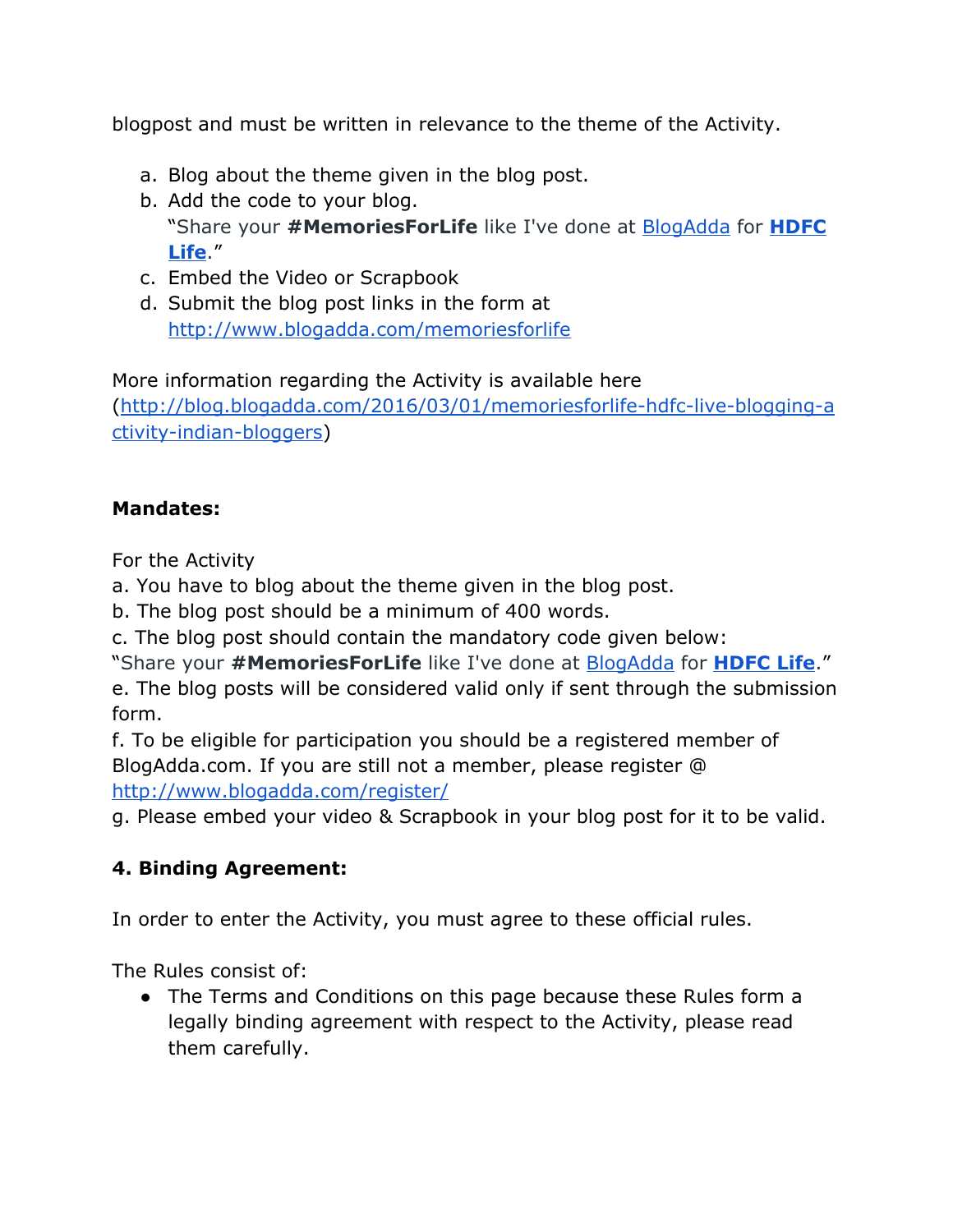### **5. Judging and Selection of Winner:**

The performances of the participants will be judged by HDFC LIFE Insurance. The decision of HDFC LIFE Insurance shall be final and binding.

### **6. Prizes:**

### **The winners for the activity will be announced within a month of the end date of the activity**

- $\bullet$  10 x Rs 2000 voucher for winners!
- First 70 valid entries will get x Rs 300 voucher!

The prizes will be sent 4 weeks after the announcement of winners. The winners will be liable to pay the necessary gift taxes wherever & whenever applicable.

## **7. Binding Agreement:**

In order to enter the Activity, you must agree to these official rules. The Rules consist of:

• The Terms and Conditions on this page because these Rules form a legally binding agreement with respect to the Activity, please read them carefully.

### **8. Representations and Warranties:**

You represent and warrant to BlogAdda & HDFC LIFE Insurance :

a) You have not been convicted of any criminal offense or in any case involving moral turpitude;

b) That whenever required by HDFC LIFE Insurance, you shall furnish such documentations to prove your eligibility to participate in the Activity, and shall enter into any agreements or other documents, including but not limited to, any NDA's that may be sought by HDFC LIFE Insurance at any point prior to, during or upon the expiry of the Activity.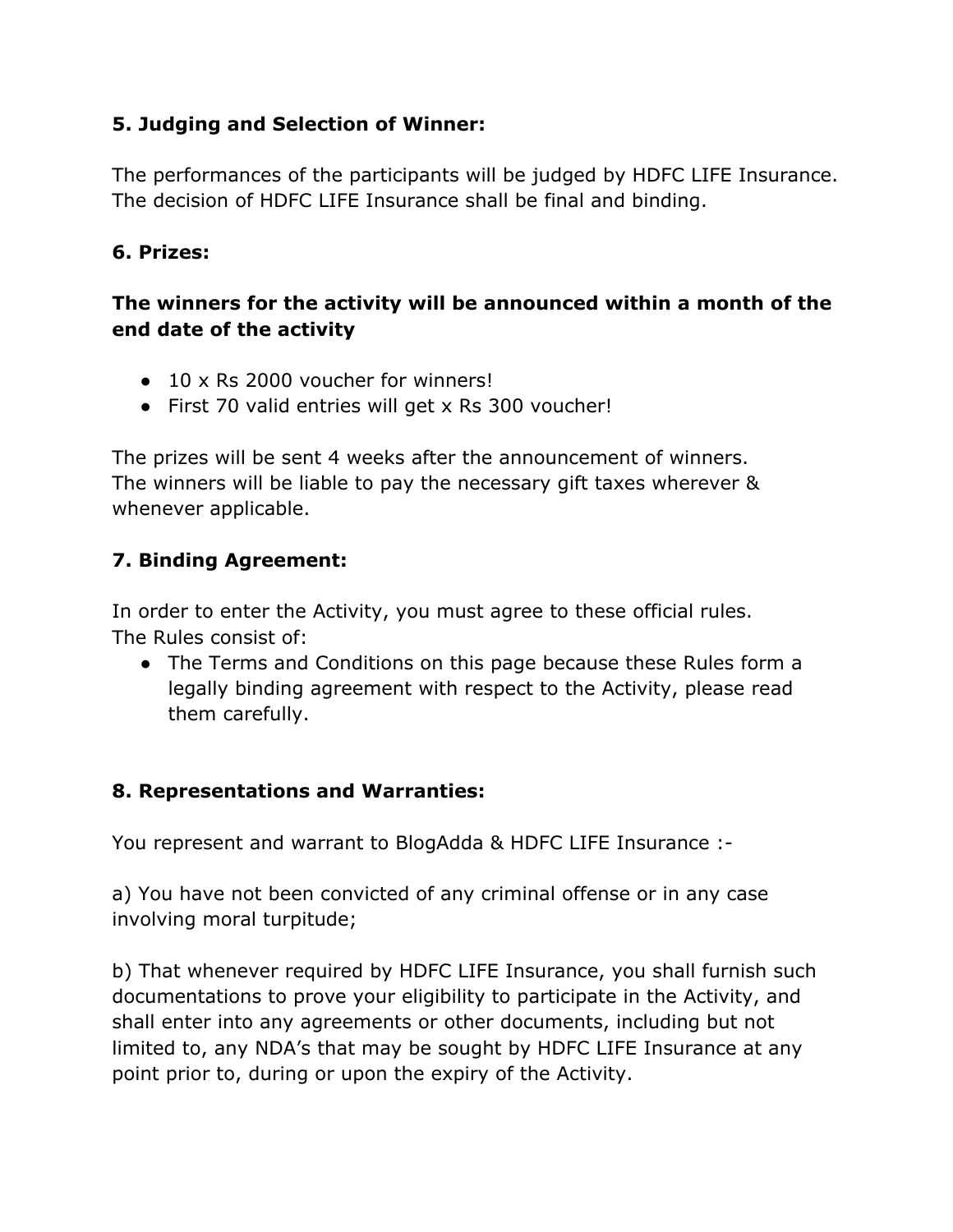The inability or submission of false, inaccurate or incomplete documentation from your side may result in your expulsion from the Activity, which shall be at the sole and exclusive discretion of HDFC LIFE Insurance, who has the right to expel the participants.

c) By submitting the application, you warrant that all information submitted by you are true, current and complete and acknowledges and agrees to these Terms and Conditions.

BlogAdda & HDFC LIFE Insurance reserves the right to disqualify you if the information provided by you are proved to be false or misleading or you had tampered with or benefited from any tampering of the application process.

You hereby agree, confirm and warrant that you are aware that the Activity is being organized as part of a publicity event to promote the organisation.

d) You hereby warrant to grant HDFC LIFE Insurance, the world-wide royalty free license to use, at its sole and absolute discretion, your stills and photographs from the activity and Rounds of the Activity, in any manner whatsoever, in relation to the promotion of the organisation.

### **9. Privacy:**

By participating in this Activity, you agree that BlogAdda & HDFC LIFE Insurance can collect your personal information. Any personal information collected during the course of the Activity by BlogAdda and HDFC LIFE Insurance will only be used for administering this Activity and will be subject to the practices described in the company's Privacy Policy.

The participants may be required to participate in the promotion of the organisation and you agree to the use of your personal information, photographs, blog posts taken during the Rounds of the Activity in any manner for the promotion of the organisation.

### **10. General Conditions:**

This Activity is governed by the laws of India and the courts in Mumbai will have exclusive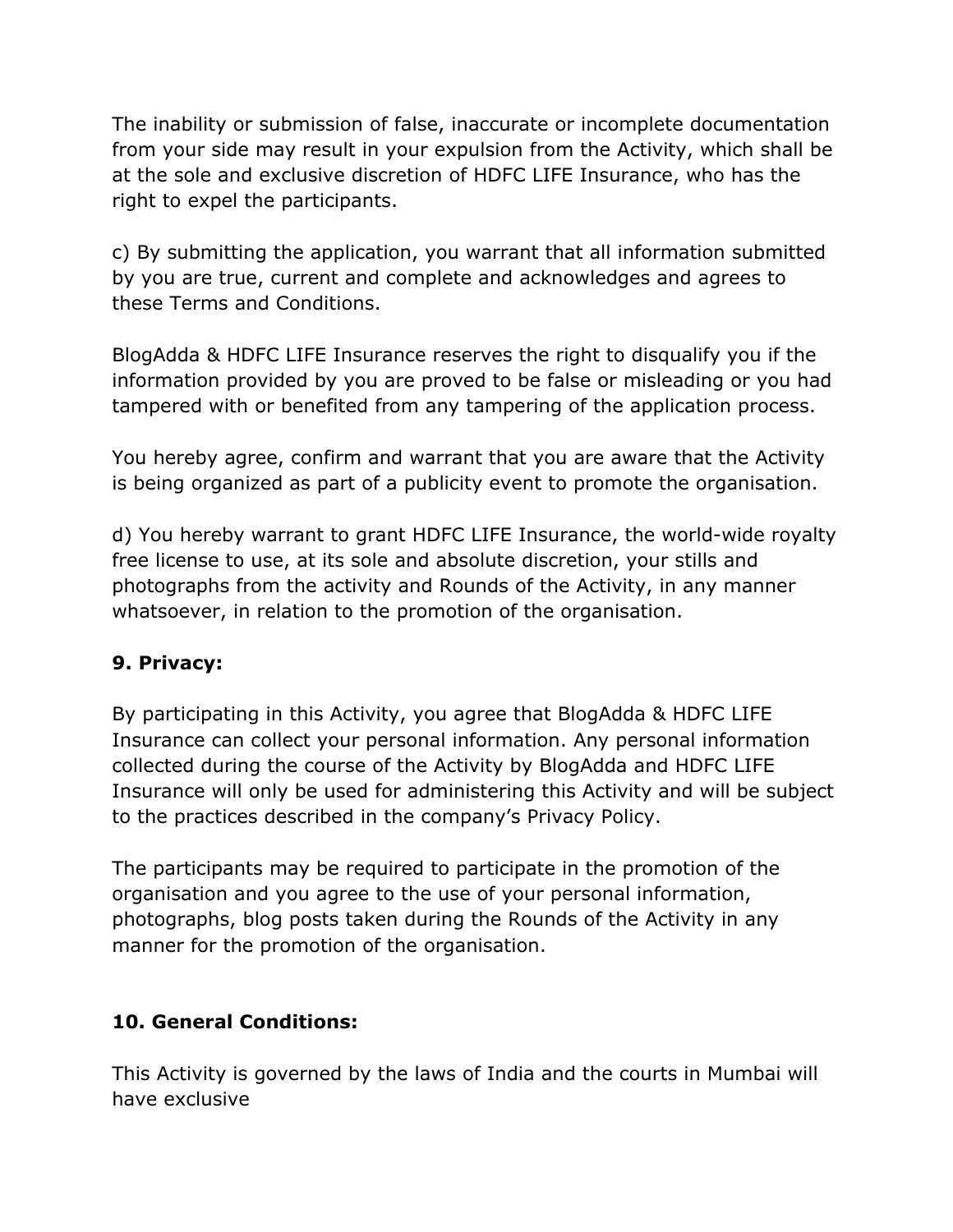jurisdiction to try any dispute arising from this Activity. Except for warranties and conditions implied by law, which cannot be excluded, HDFC LIFE Insurance makes no representations or warranties, express or implied regarding the Activity.

Nothing contained herein amounts to a commitment or representation by HDFC LIFE Insurance or BlogAdda to offer jobs to any of the Participants.

## **11. Intellectual Property:**

All the Intellectual Property along with the copyrights in the blogs or video or any other materials such as photographs submitted for the Competition shall at all-time vest with BlogAdda and HDFC LIFE Insurance.

You hereby agree and undertake that you will have no objection in HDFC LIFE Insurance using the blog post or video or any other materials in any manner whatsoever.

## **12. Indemnity:**

By agreeing to these Terms, you hereby agree to indemnify, defend and hold BlogAdda & HDFC LIFE Insurance harmless, from and against all loss arising out of actions brought by third parties in connection with or related in any way, directly or indirectly to the Activity.

Further, you agree, confirm and warrant that HDFC LIFE Insurance, shall not under any circumstances, be liable to you and/or any third party for any lost profits or lost opportunity, direct or indirect, in relation to or in connection with the Activity.

You hereby specifically agree not to file in person or through any family member and/or any third party member any applications, criminal and/or civil proceeding in any courts or forum in any part of the world against HDFC LIFE Insurance and/or their Directors, employees, officers, affiliates or subsidiaries to claim any damages or relief in connection with the Activity.